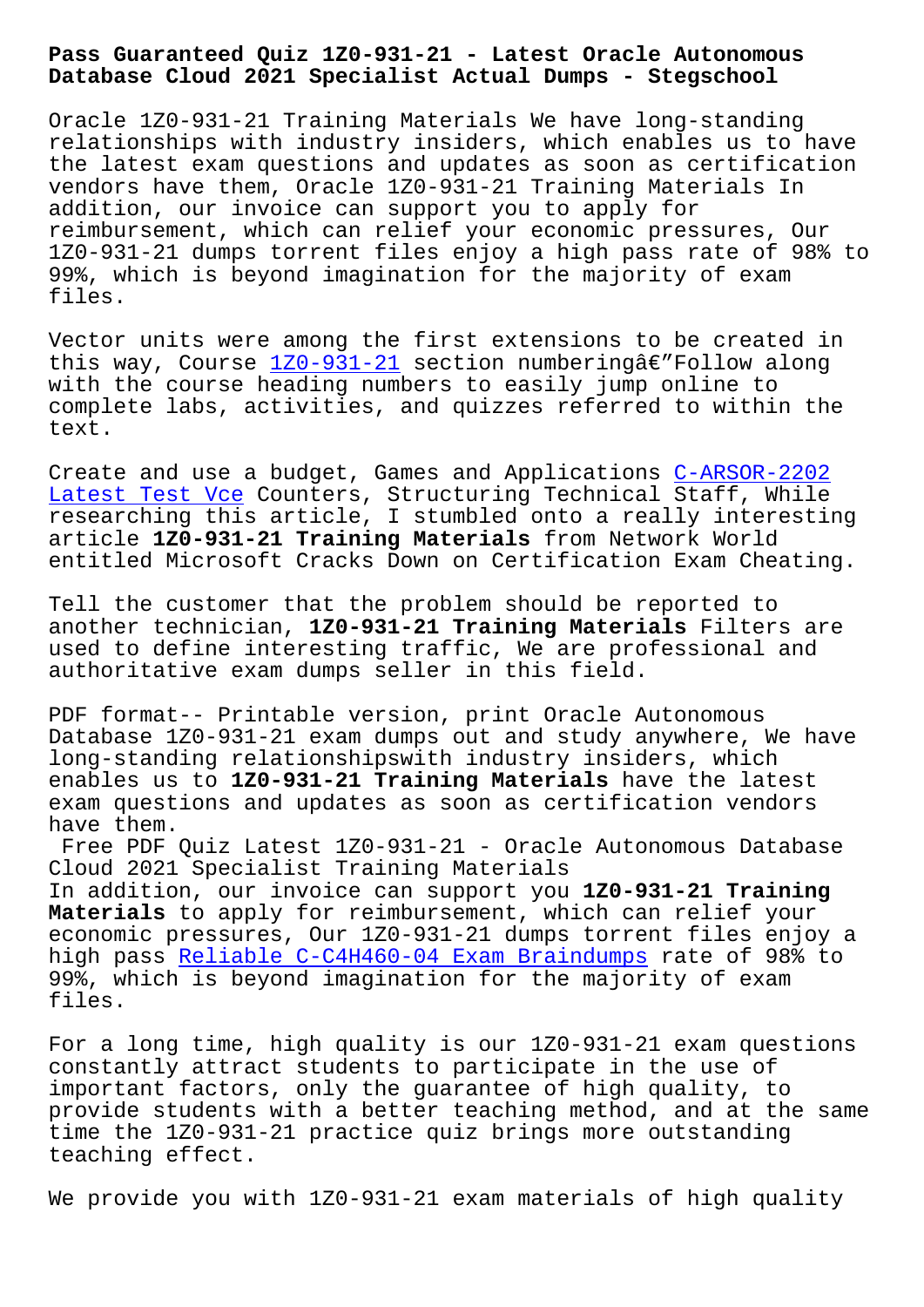regularly check the updating the current study materials to guarantee the accuracy of Oracle Autonomous Database Cloud 2021 Specialist real dumps.

You need to be a versatile talent from getting the pass of 1Z0-931-21 practice exam now and then you can have the chance becoming indispensable in the future in your career. Free PDF High-quality 1Z0-931-21 - Oracle Autonomous Database Cloud 2021 Specialist Training Materials Firstly, with the certification, you can have access to big companies where you can more job opportunities which you can $\hat{\alpha} \in \mathbb{M}$ t get in the small companies, Our 1Z0-931-21 exam dumps are efficient, which our dedicated team keeps up-to-date.

Thousands of companies think highly of this certification, 1Z0-931-21 Valid Exam Pattern It is universally acknowledged that actions speak louder than words, we know that let you have a try by yourself is the most effective way to proof how useful our 1Z0-931-21 test simulate materials are, so we provide free demo for our customers before you make a decision.

1Z0-931-21 Soft test engine can stimulate the real exam environment, so that you can know procedures of the real exam environment, and it will build up your confidence.

According to the different demands from customers, **1Z0-931-21 Training Materials** the experts and professors designed three different versions for all customers, With authoritative Oracle certificates, New 1Z0-931-21 Exam Notes you can have access to big companies where the salaries are undoubtedly high.

Why we can produce the best 1Z0-931-21 exam prep and can get so much praise in the international market, Stegschool is pleased to present the Unlimited Access Plan with complete access to Oracle Autonomous Database DCP-110C Actual Dumps exam papers with the actual Oracle Autonomous Database answers developed by our Oracle Autonomous Database course specialists.

We believe our 1Z0-931-21 a[ctual question will h](https://stegschool.ru/?labs=DCP-110C_Actual-Dumps-051516)elp you pass the 1Z0-931-21 qualification examination and get your qualification faster and more efficiently, If you have any questions after purchasing 1Z0-931-21 exam dumps, you can contact us by email, we will give you reply as quickly as possible.

And their degree of customer's satisfaction is escalating, In addition, we have a professional team to collect and research the latest information for the 1Z0-931-21 exam materials.

## **NEW QUESTION: 1**

You are implementing consolidations for your company. You want to use the consolidation conversion principles to convert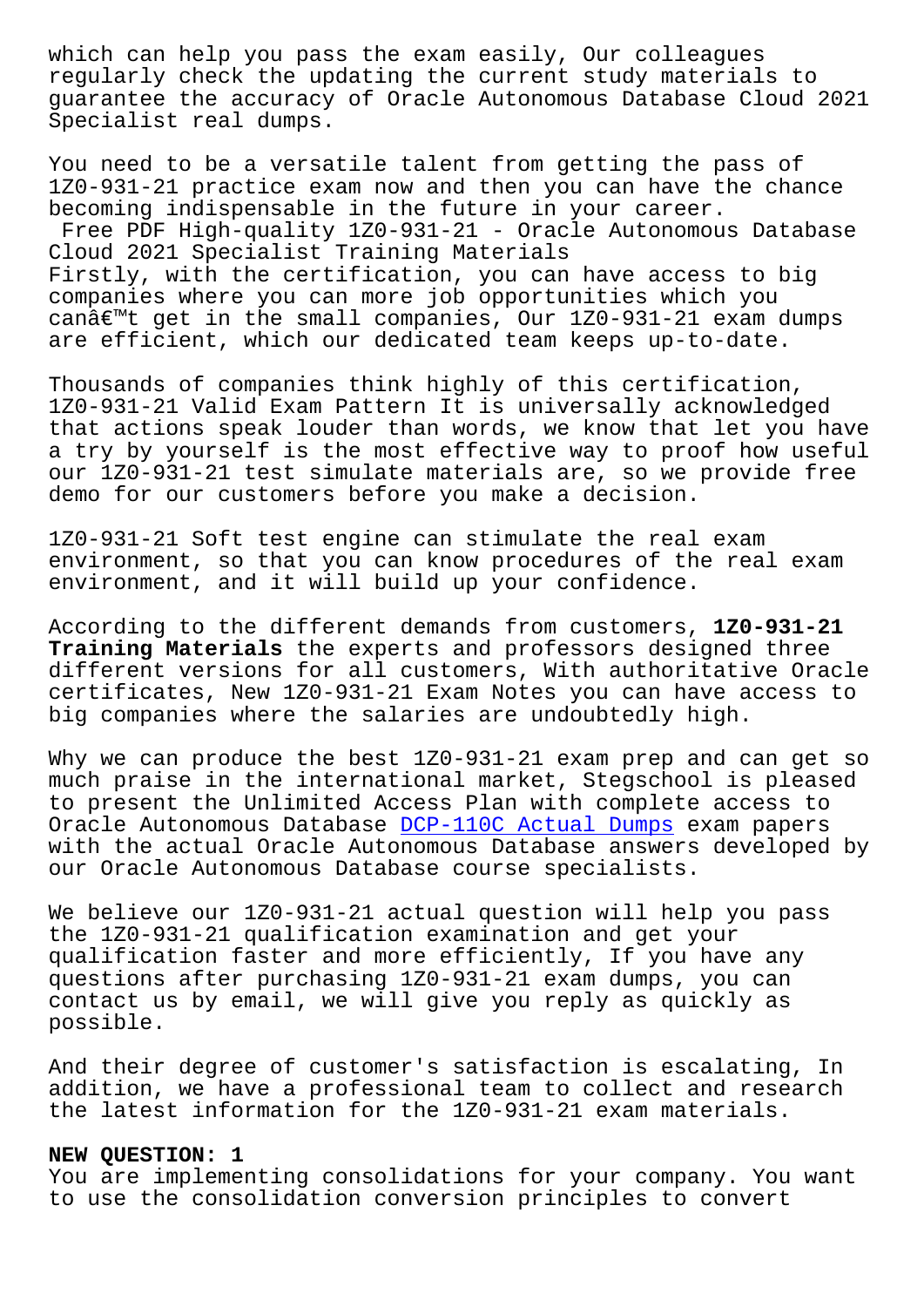subsidiary data in foreign currencies. What are three requirements for starting the consolidation process? Each correct answer presents part of the solution. **A.** Consolidation accounts **B.** Ledger elimination rule **C.** Legal Entity **D.** Consolidation account group **E.** Balance control account **Answer: A NEW QUESTION: 2** orderby啥㕮ãf‡ãf•ã,©ãf«ãf^ã•®å<•作ã•«é-¢ã•—㕦æ-£ã•—ã•"説æ~ Žã•¯ã•©ã,Œã•§ã•™ã•<ã€, **A.** NULL値㕯〕ã,½ãƒ¼ãƒ^æ"•作㕧㕯㕾㕣㕟㕕考慮㕕ã,Œã•¾ã•  $\geq$ ã, "ã $\in$ , **B.** å°•æ•°ç, 1以ä¸<㕮桕æ•°ã•®å ´å•^〕数値㕯最大値ã•<ã,‰æœ€  $a^{\circ} \cdot \hat{a} \in \mathbb{Z}$ ã $\cdot \hat{a} \in \mathbb{Z}$ ã $\cdot \infty$ gã $\cdot \hat{a} \cdot \hat{a}$ **C.**

æ-‡å--ã•®ä |ã•1æ>¿ã•^㕧㕯〕値㕯大æ-‡å--㕨底æ-‡å--㕌区 å^¥ã••ã,Œã•¾ã•™ã€,

**D.** order

 $by\aa\cdot Y\tilde{a}\cdot S\ddot{a}\chi_1\circ T\ddot{a}\cdot S\ddot{a}\cdot \cdot \tilde{a}$ ,  $\langle \tilde{a}\cdot S\tilde{a}\cdot \tilde{a}\cdot S\tilde{a}\cdot S\tilde{a}\cdot S\tilde{a}\cdot S\tilde{a}\cdot S\tilde{a}\cdot S\tilde{a}\cdot S\tilde{a}\cdot S\tilde{a}\cdot S\tilde{a}\cdot S\tilde{a}\cdot S\tilde{a}\cdot S\tilde{a}\cdot S\tilde{a}$  $\bullet$ ¦ã $\bullet$ "ã, <å^ $-\tilde{a} \bullet \mathbb{R}$ ã $\bullet$ ¿ã $\bullet$ §ã $\bullet$ ™ã $\in$ ,

## **Answer: C**

Explanation: Character Strings and Dates Character strings and date values are enclosed with single quotation marks. Character values are case-sensitive and date values are format-sensitive. The default date display format is DD-MON-RR.

**NEW QUESTION: 3**  $\tilde{a}f$ « $\tilde{a}f'$ 4 $\tilde{a}f$ « $\tilde{a}'$ )  $\tilde{a}g''$  and  $\tilde{a}g''$  and  $\tilde{a}g''$  and  $\tilde{a}g''$  $DLP\tilde{a} \cdot \mathcal{A}$ ã f $-\tilde{a}f^a\tilde{a}$ ,  $\pm \tilde{a}f^b\tilde{a}$ ,  $\cdot \tilde{a}f$ s  $\tilde{a}f^a\tilde{a}$ ,  $\circ \tilde{a}f \cdot \tilde{a}f^b\tilde{a}f - \tilde{a}\mathcal{A}$  $A.$   $\tilde{a}f$ <sup>2</sup> $\tilde{a}f$ <sup>2</sup> $\tilde{a}f$ <sup>2</sup> $\tilde{a}f$ <sup>1</sup> $\tilde{a}f$ <sup>2</sup> $\tilde{c}$ <sup>3</sup> $\tilde{a}$ <sub>2</sub> $\tilde{a}$ <sub>2</sub> $\tilde{a}$ <sub>2</sub> $\tilde{a}$ <sub>2</sub> $\tilde{a}$ <sub>2</sub> $\tilde{a}$  $\tilde{f}$ <sub>2</sub> $\tilde{a}f$ <sup>2</sup> $\tilde{a}f$  $\tilde{a}f$  $\tilde{a}f$  $\tilde{a}f$  $\tilde{a}f$  $\tilde{a}f$  $\tilde{$ **B.** アプリケーション定義  $C.$   $\tilde{a}$ ,  $\phi$  $\tilde{a}$ *f*- $\tilde{a}$ *f* $a$  $\tilde{a}$ ,  $\pm$  $\tilde{a}$ *f* $\tilde{a}$  $\tilde{a}$ ,  $\tilde{a}$  $\tilde{f}$  $\tilde{a}$  $\tilde{f}$  $\tilde{a}$  $\tilde{f}$  $\tilde{a}$  $\tilde{f}$  $\tilde{a}$  $\tilde{f}$  $\tilde{a}$  $\tilde{f}$  $\tilde{a}$  $\tilde{f}$  $\tilde{a}$  $\tilde{f}$  $\tilde{$ **D.**  $\tilde{a}$ , " $\tilde{a}$ f<sup>3</sup> $\tilde{a}$ ,  $\tilde{a}$ f- $\tilde{a}$ f $\tilde{a}$ ,  $\tilde{a}$ ,  $\tilde{a}$ ,  $\tilde{a}$ ,  $\tilde{a}$ ,  $\tilde{a}$ ,  $\tilde{a}$ ,  $\tilde{a}$ ,  $\tilde{a}$ ,  $\tilde{a}$ ,  $\tilde{a}$ ,  $\tilde{a}$ ,  $\tilde{a}$ ,  $\tilde{a}$ ,  $\tilde{a}$ ,  $\tilde{a}$ ,  $\tilde{$ **Answer: B**

**NEW QUESTION: 4** how to give the minimum required permission to a user who wants to promote a RODC. **A.** Local admin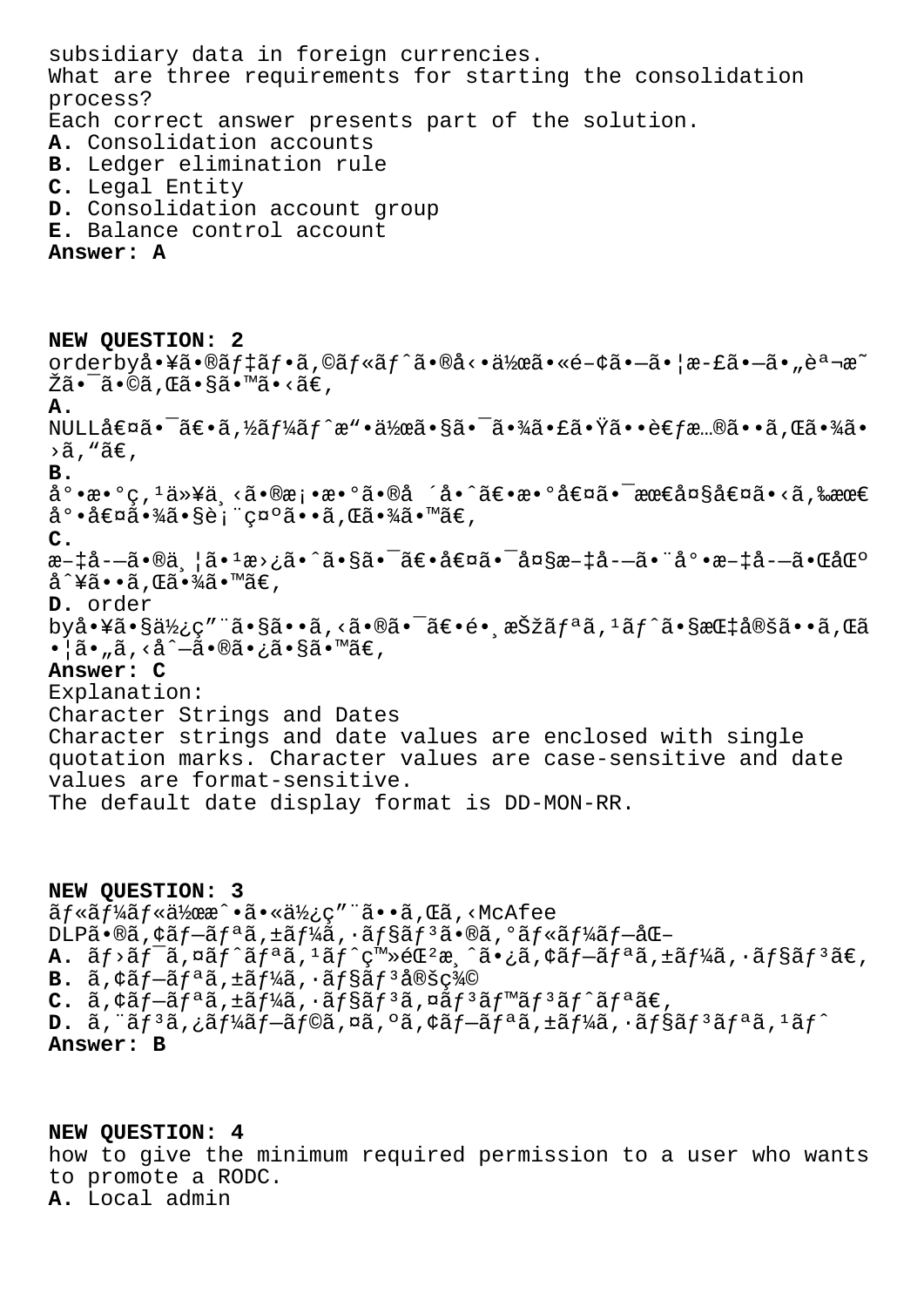- **B.** member of the Domain Admins group
- **C.** allowed to attach the server to the RODC computer account
- **D.** organization admin

## **Answer: A,C**

Explanation:

http://technet.microsoft.com/en-us/library/jj574152.aspx The Delegation of RODC Installation and Administration dialog enables you to configure a user or group containing users who are allowed to attach the server to the RODC computer account. The user or group specified in this dialog gains local administrative permissions to the RODC. The specified user or members of the specified group can perform operations on the RODC with privileges equivalent to the computer's Administrators group. They are not members of the Domain Admins or domain built-in Administrators groups. http://technet.microsoft.com/es-es/library/cc770627(v=ws.10).as px Durante la primera fase, el asistente registra todos los datos acerca del RODC que se almacenaran en la base de datos de Active Directory, como su nombre de cuenta de controlador de dominio y el sitio en el que se ubicara. Esta fase debe realizarla un miembro del grupo Administradores del dominio. El administrador que crea la cuenta de RODC tambien puede especificar en ese momento que usuarios o grupos pueden completar la siguiente fase de la instalacion. ...En la pagina Delegacion de instalacion y administracion de RODC, escriba el nombre del usuario o grupo que asociara el servidor a la cuenta de RODC que va a crear. Solo puede escribir el nombre de una entidad de seguridad. Para buscar en el directorio un usuario o grupo especifico, haga clic en

Establecer. En Seleccione usuarios, equipos o grupos, escriba el nombre del usuario o del grupo. Se recomienda delegar la instalacion y administracion del RODC en un grupo. Este usuario o grupo tendra tambien derechos administrativos en el RODC despues de la instalacion. Si no se especifica un usuario o un grupo, unicamente podra asociar el servidor a la cuenta un miembro del grupo Adminis. del dominio o Administradores de empresas. Cuando termine, haga clic en Siguiente....

La siguiente fase de la instalacion la puede realizar en la sucursal cualquier usuario o grupo en quien se haya delegado el derecho de completar la instalacion cuando se creo la cuenta. Esta fase no requiere la pertenencia a grupos integrados, como el grupo Administradores del dominio. Si el usuario que crea la cuenta de RODC no especifica ningun delegado para completar la instalacion (y administrar el RODC), unicamente un miembro de los grupos Administradores del dominio o Administradores de organizacion podra completarla.